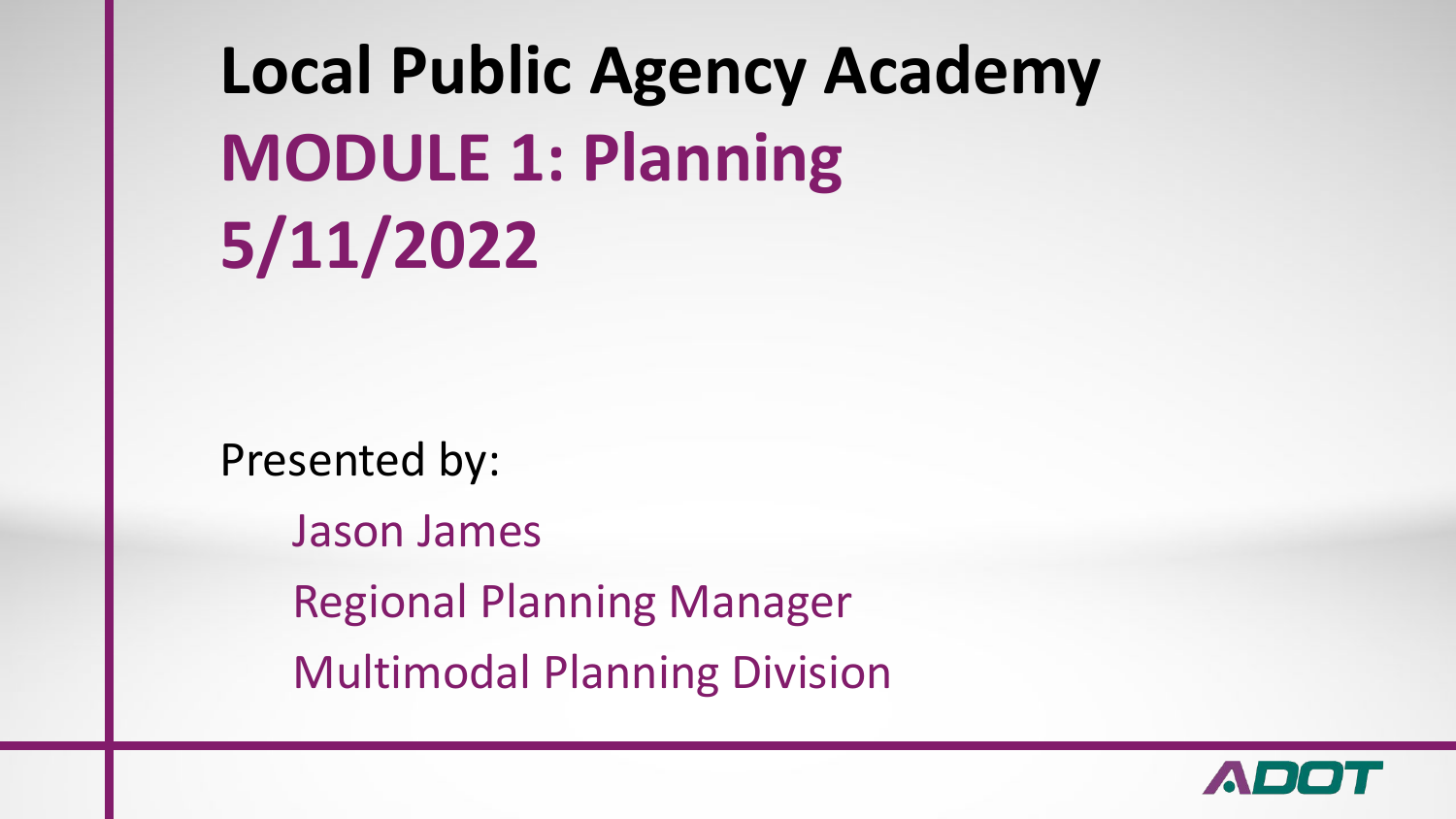# **Regional Planning Topics**

- 1. Regional Planning Overview
- 2. Funding Eligibility & Match
- 3. COG/MPO Required Documents
- 4. Functional Classification & Traffic Counts
- 5. Statewide Studies
- 6. P2P Process
- 7. Tribal Transportation
- 8. Resources & Contact Info

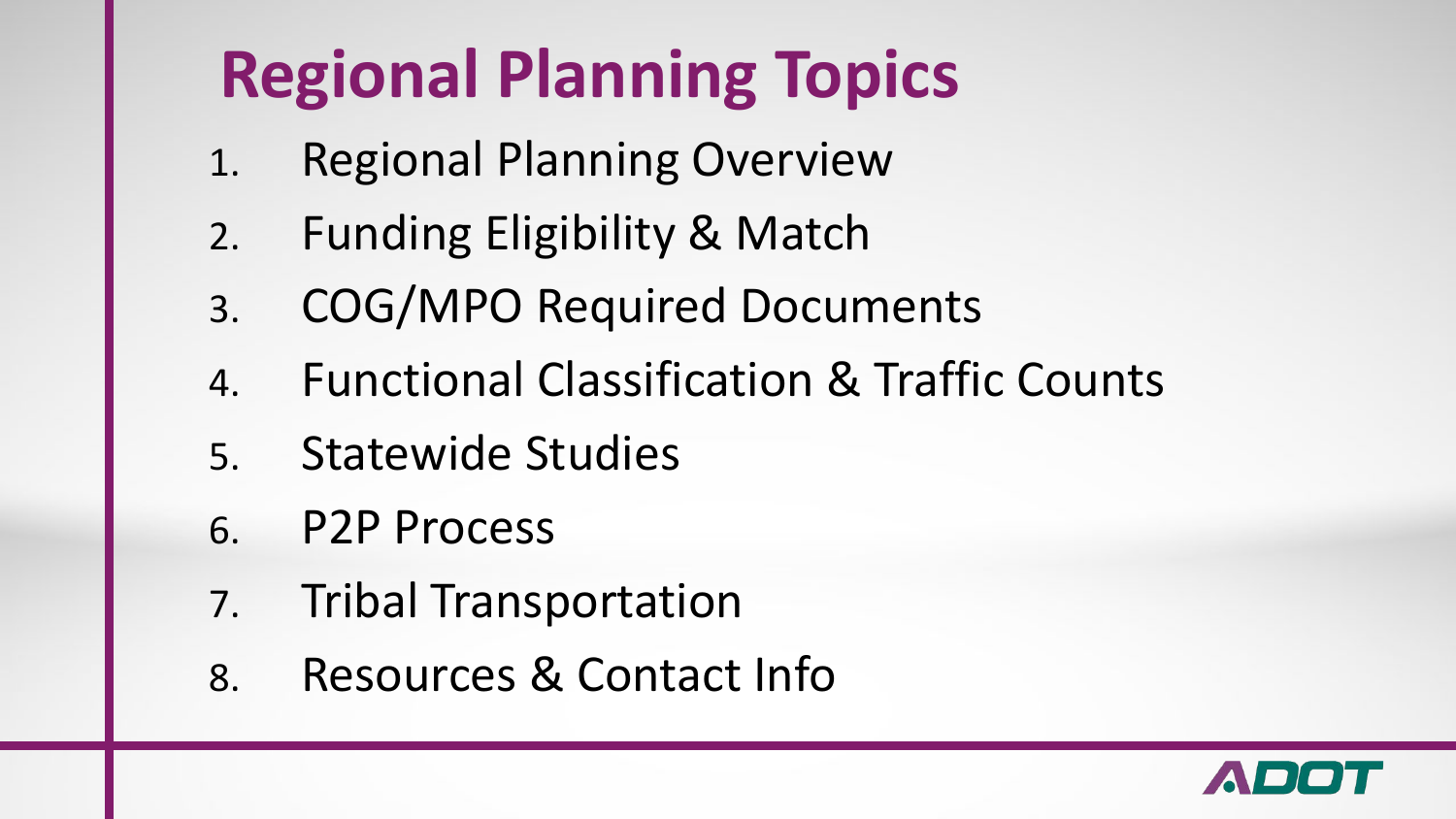# **Overview**

#### **Metropolitan Planning Organization (MPO)**

- 50k urbanized population
- 6 in AZ: CYMPO, FMPO, LHMPO, SCMPO, SVMPO, & YMPO

#### **Transportation Management Area (TMA)**

- 200k urbanized population
- 2 in AZ: MAG & PAG

#### **Council of Government (COG)**

- Rural areas
- 4 in AZ: CAG, NACOG, SEAGO, & WACOG

\*Every town, city, county, or tribe may participate in at least one COG, MPO, or TMA



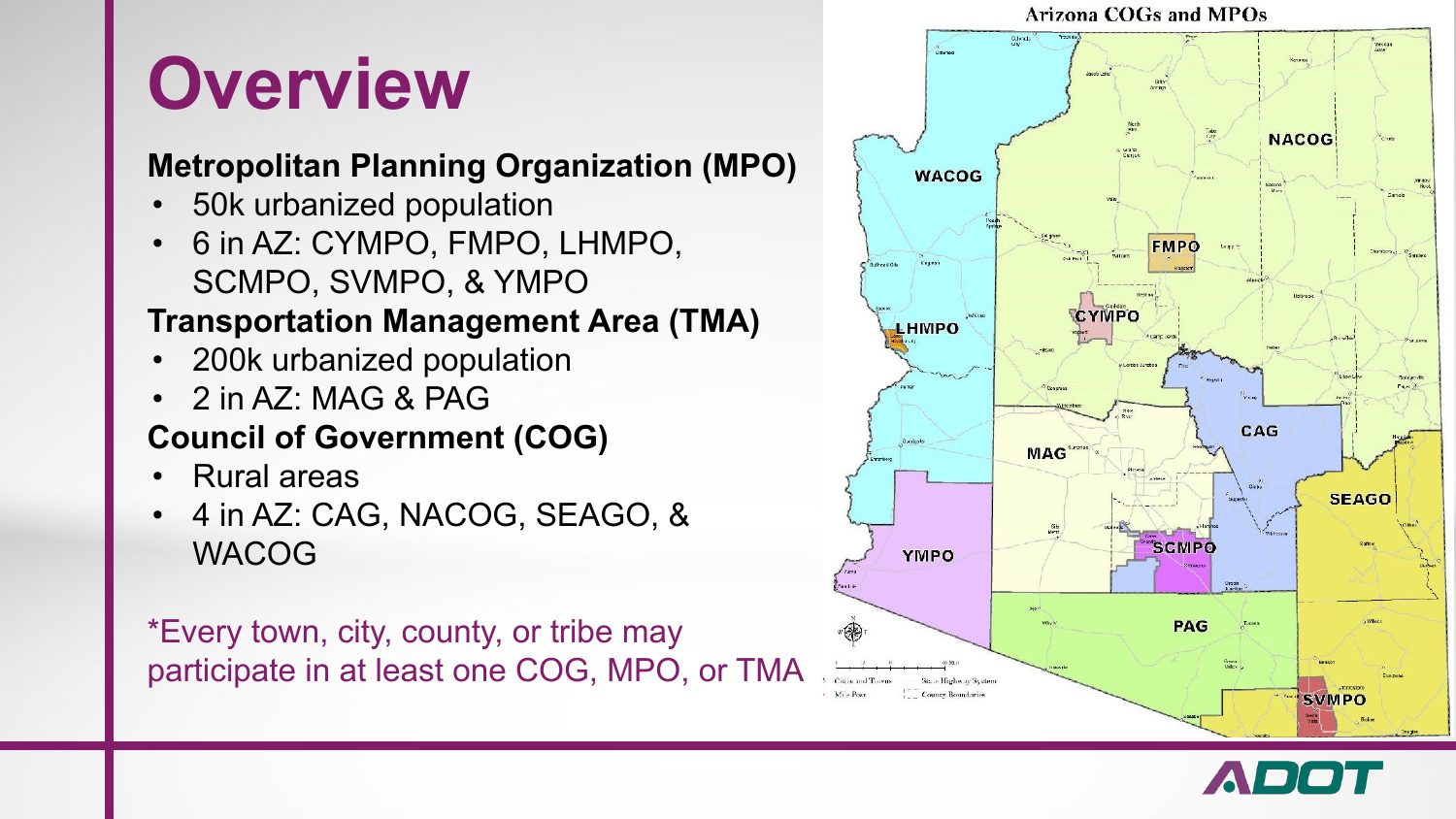# **Regional Funding Opportunities**

- Surface Transportation Block Grant Program (STBG)
- State Planning & Research (SPR)
- Consolidated Planning Grant (CPG) includes…
	- *• Metropolitan Planning (PL)*
	- *• Transit Planning (5305d)*
- Congestion Mitigation and Air Quality (CMAQ)

### *ADOT Competitive Funding Opportunities*

- Enhanced Mobility of Seniors and Individuals with Disabilities (5310)
- Rural Public Transportation Program (5311)
- Highway Safety Improvement Program (HSIP)

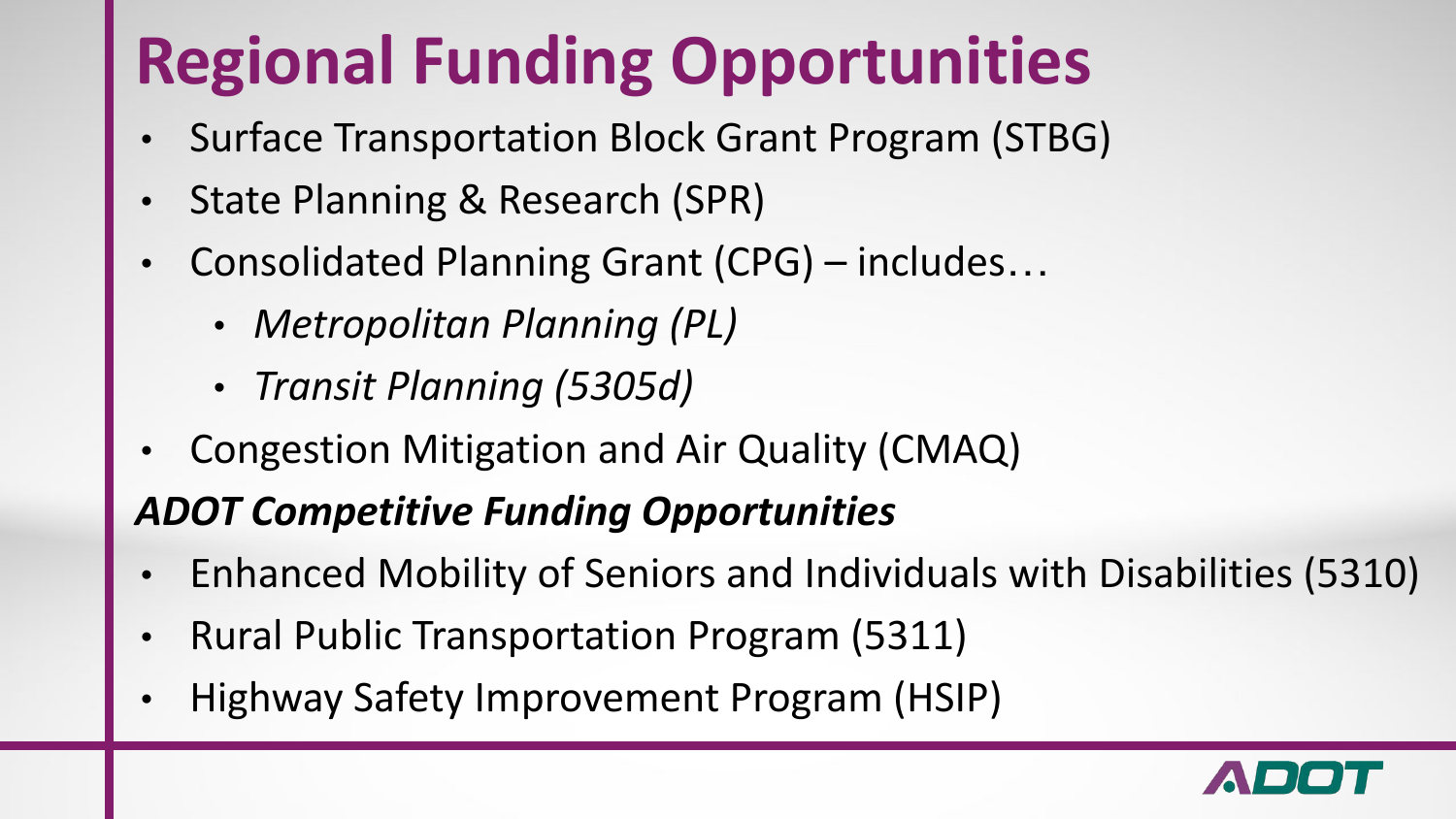# **Funding Eligibility**

- **• STBG** Design & Construction (+ planning, studies, data collection, admin - *most flexible*)
- **• SPR** Planning, studies, data collection, admin
- **• CPG (PL/5305d)**  Same as SPR (MPOs & TMAs only)
- **• CMAQ** Projects that improve air quality (MAG only)
- **• 5310**  Buses, equipment, & operations to support elderly & disabled mobility (private nonprofit also eligible)
- **• 5311**  Rural public transit capital, admin, & operations
- **• HSIP** Mitigate a safety issue

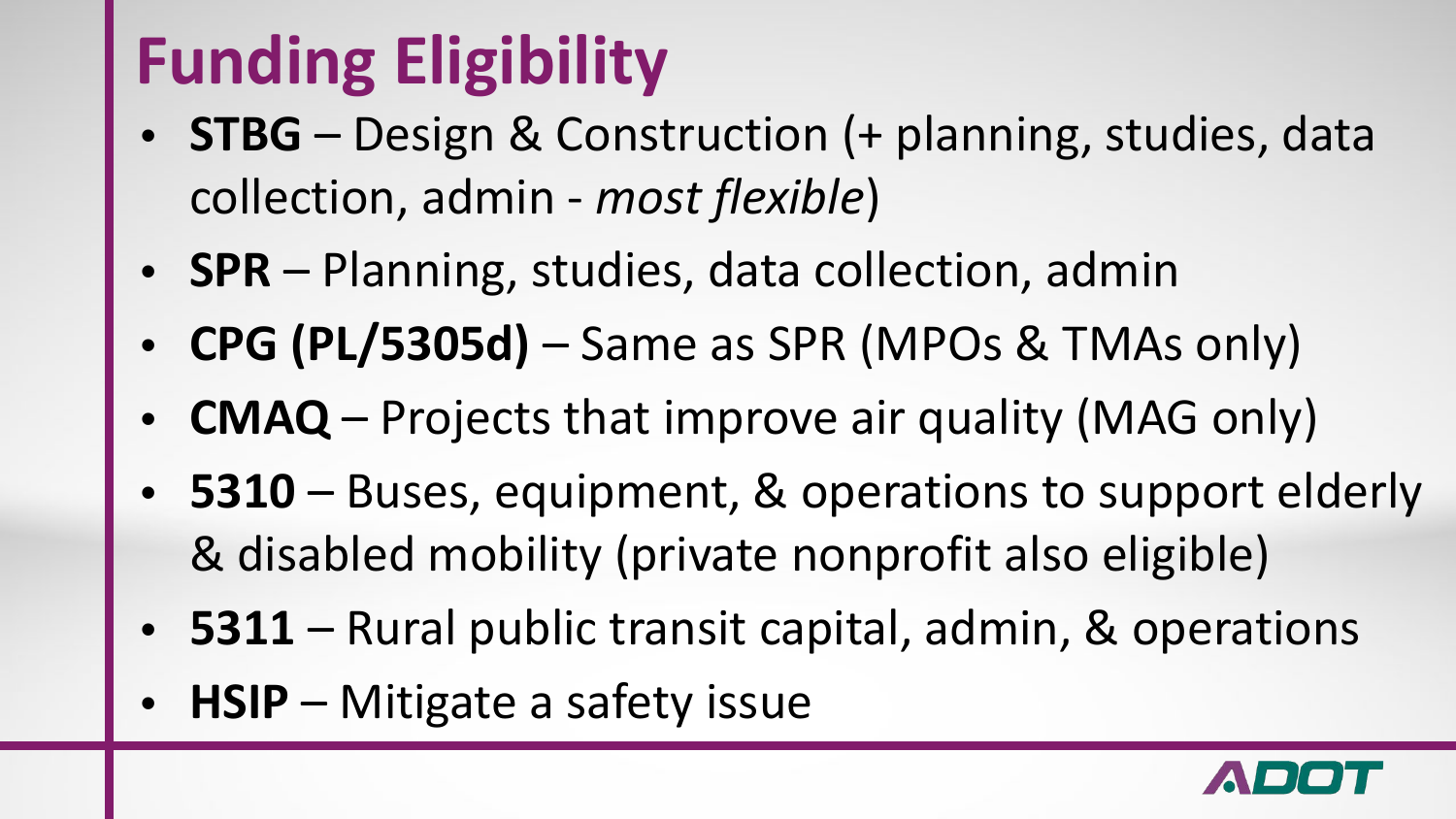## **Funding Local Match Rates**

- $$\sf STBG 5.7\%$$
- $SPR 20%$
- **• CPG (PL/5305d)** 5.7%
- **CMAQ** 0% to 5.7%
- $\cdot$  **5310** 0% to 20%
- **• 5311** 0% to 20%
- $HSIP 0\%$  to 5.7%

**Note:** Match can be both *Hard (cash)* or *Soft (in-kind)*

**Participating** in COG, MPO, or TMA activities **counts as**  *in-kind*… no cash out of your pocket

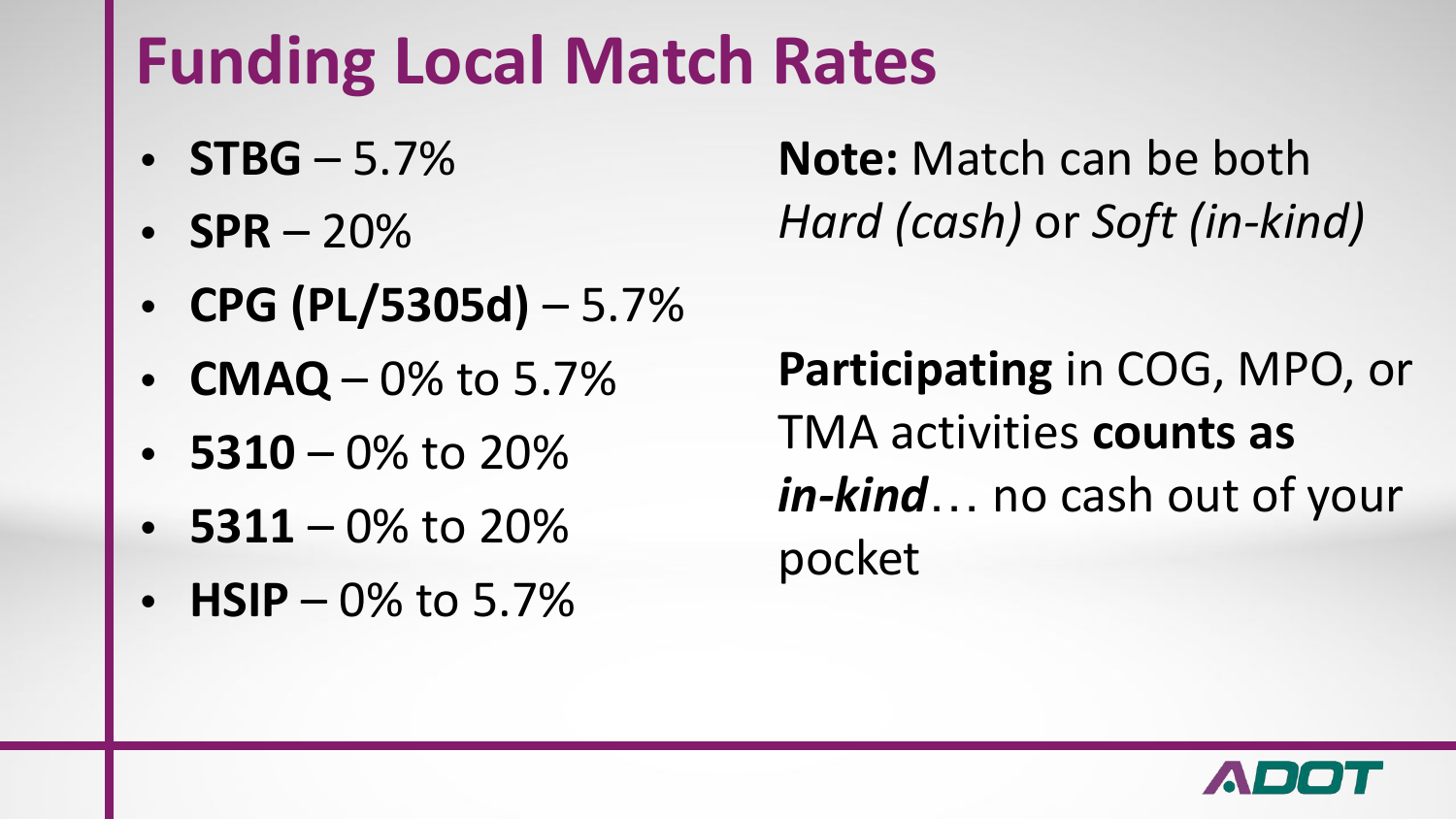| Required                   |                                                                   | <b>Product/Document</b>                                 | Horizon                    | Contents                                                                                                                                                                                | <b>Updates</b>                                                                | Agency       |            |              |
|----------------------------|-------------------------------------------------------------------|---------------------------------------------------------|----------------------------|-----------------------------------------------------------------------------------------------------------------------------------------------------------------------------------------|-------------------------------------------------------------------------------|--------------|------------|--------------|
|                            |                                                                   |                                                         |                            |                                                                                                                                                                                         |                                                                               | <b>TMA</b>   | <b>MPO</b> | COG          |
| <b>Docs</b>                |                                                                   | M/RTP<br>(Metropolitan/Regional<br>Transportation Plan) | 20 years<br>(min.)         | Policies, goals, and strategies                                                                                                                                                         | Every 5 years<br>(4 years for non-attainment<br>and maintenance areas)        | ✓            | ✓          |              |
|                            | Other products &                                                  | <b>UPWP</b><br>(Unified Planning Work<br>Program)       | 2 years                    | Planning studies and tasks                                                                                                                                                              | Biennially                                                                    | $\checkmark$ | ✓          |              |
|                            | services<br><b>Planning Studies</b><br>Transportation<br>Programs | WP<br>(Work Program)                                    | 2 years                    | Planning studies and tasks                                                                                                                                                              | Biennially                                                                    |              |            | $\checkmark$ |
|                            |                                                                   | TIP<br>(Transportation<br>Improvement Program)          | 4-5 years                  | Transportation investments by<br>fund type and funding year                                                                                                                             | At least every 4 years<br>(period may occur<br>more frequently)               | ✓            | ✓          | ✓            |
| V                          | Transit<br>Coordination                                           | <b>Public Participation Plan</b>                        | N/A                        | Details of the MPO public<br>involvement process                                                                                                                                        | As needed<br>(to stay in compliance with<br>federal regulations)              | ✓            | ✓          | $\checkmark$ |
| $\boldsymbol{\mathcal{U}}$ | <b>Human Service</b><br>Programs                                  | Title VI Plan                                           | N/A                        | Actions taken to meet<br>antidiscrimination laws                                                                                                                                        | Annually                                                                      | $\checkmark$ | ✓          | $\checkmark$ |
|                            | (COGs/TMAs)<br>Education<br><b>Training</b><br>And more           | <b>Regional Coordination</b><br>Plan                    | N/A                        | Transportation services for people<br>with disabilities, low incomes, and<br>older adults                                                                                               | Based on TIP and MTP<br>(4 years for non-attainment<br>and maintenance areas) | $\checkmark$ | ✓          | √            |
|                            |                                                                   | <b>Air Quality Regional</b><br>Conformity               | Based on<br>TIP and<br>MTP | Conformity links air quality and<br>transportation planning to ensure<br>transportation activities in non-<br>attainment and maintenance areas<br>are consistent with air quality goals | Based on TIP and MTP<br>(4 years for non-attainment<br>and maintenance areas) | $\checkmark$ | ✓          |              |
|                            |                                                                   | Congestion<br>Management Plan                           | Ongoing                    | Provides demand reduction and<br>operational management<br>strategies                                                                                                                   | As needed                                                                     | ✓            |            |              |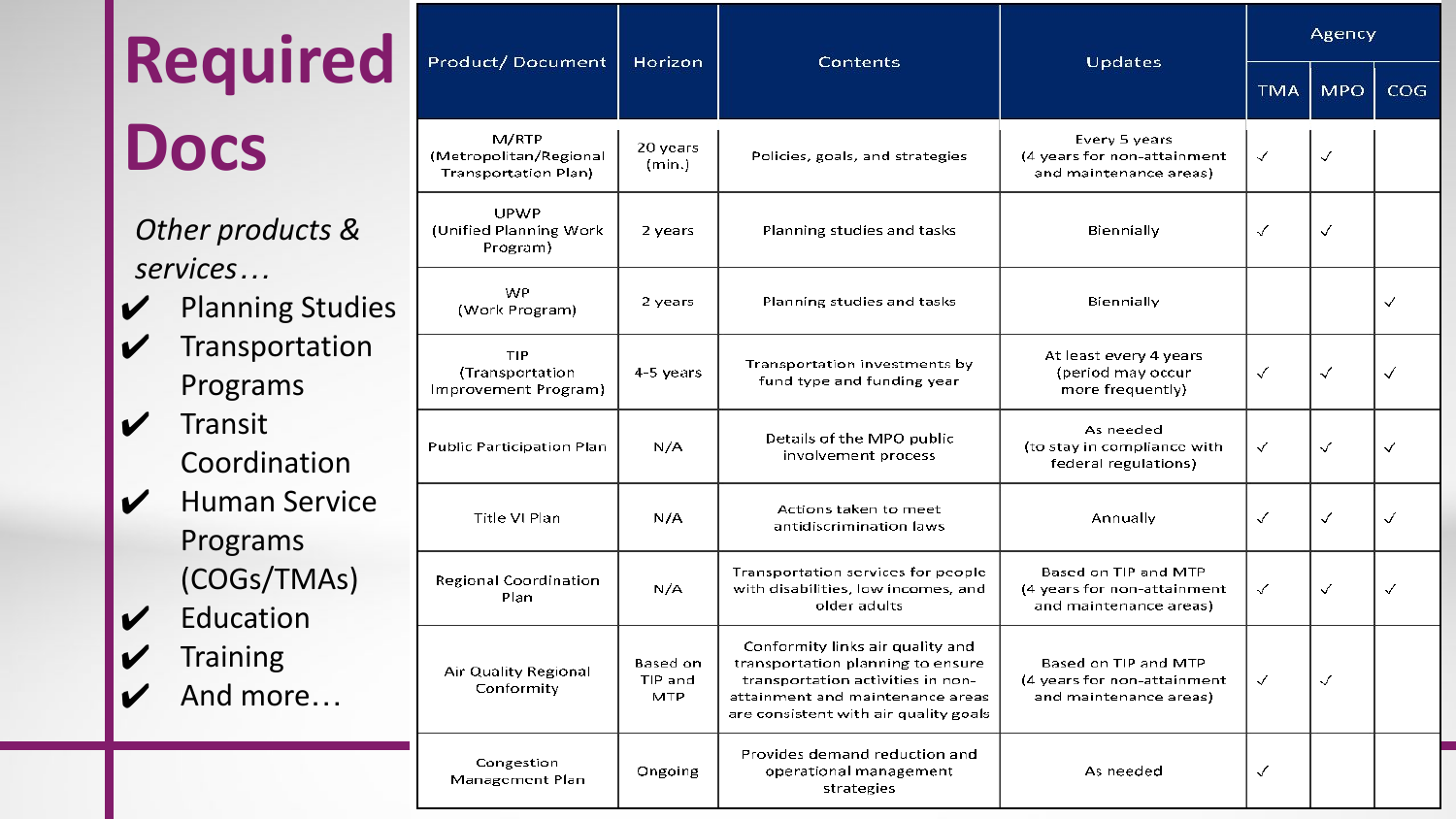## **Functional Classification**

Before a project goes in the TIP... the road must receive a *Federal Functional Classification*

| <b>Functional Classification:</b>         |  |  |  |  |  |
|-------------------------------------------|--|--|--|--|--|
| Interstate                                |  |  |  |  |  |
| <b>Principal Arterial</b>                 |  |  |  |  |  |
| <b>Minor Arterial</b>                     |  |  |  |  |  |
| <b>Major Collector</b>                    |  |  |  |  |  |
| <b>Minor Collector</b>                    |  |  |  |  |  |
| Local Road (not eligible for federal aid) |  |  |  |  |  |

**Functional Classification Request Tool:** [https://azgeo.az.gov/adot/WeLoveYourI](https://azgeo.az.gov/adot/WeLoveYourInput.aspx#ajax/FCmap.html) [nput.aspx#ajax/FCmap.html](https://azgeo.az.gov/adot/WeLoveYourInput.aspx#ajax/FCmap.html)

*OR*

**Contact**  Sage Donaldson (sdonaldson@azdot.gov); Jim Meyer (jmeyer@azdot.gov)

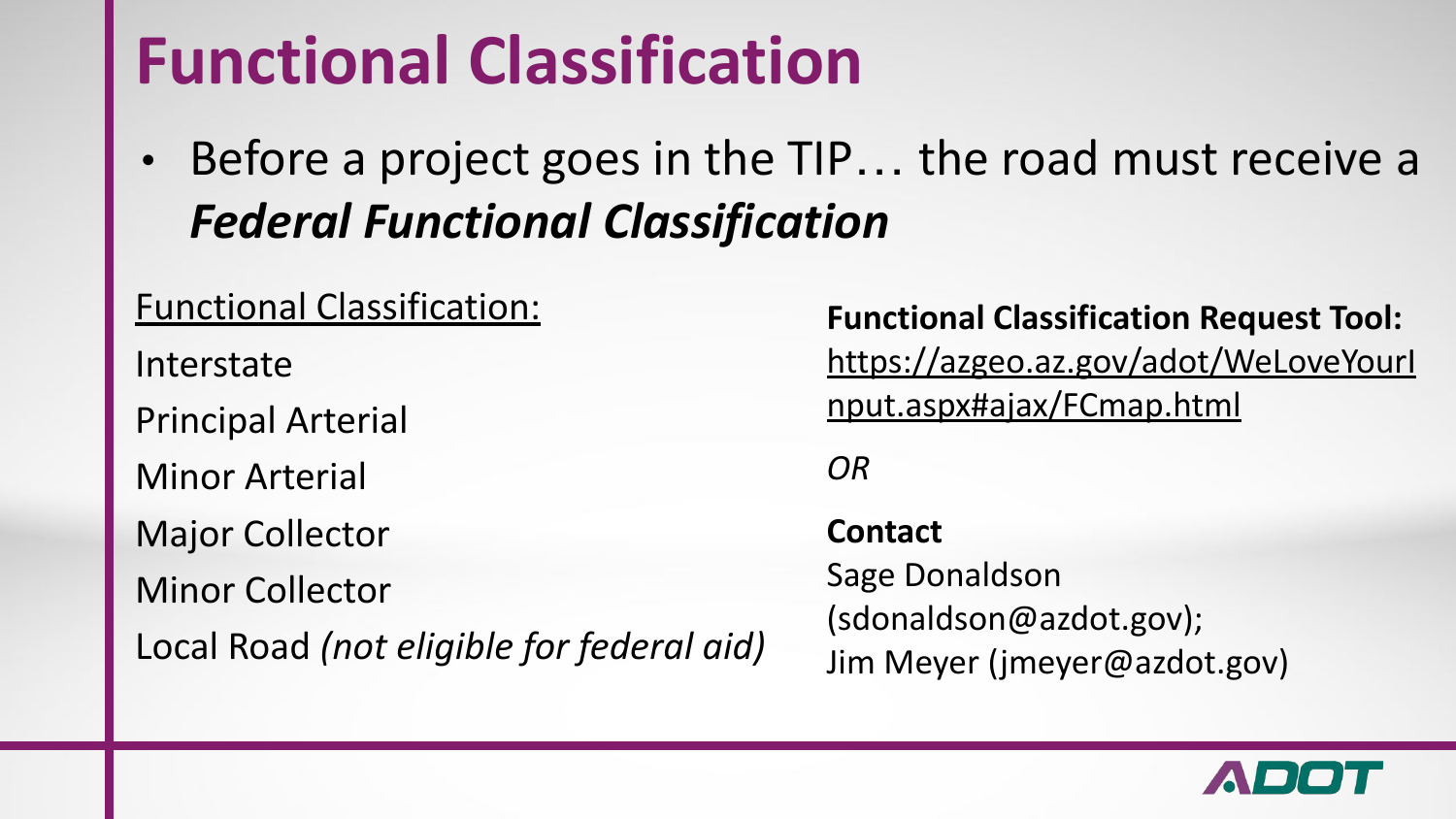# **Highway Performance Management System (HPMS)**

Once a road receives Federal Functionally Classification, FHWA requires traffic data counts to comply with HPMS.

**Traffic Count Frequency:**

| <u>Interstate</u>         | <u>3 years</u> |                     |  |  |  |
|---------------------------|----------------|---------------------|--|--|--|
| <u>Ramps</u>              |                | <u>6 years</u>      |  |  |  |
| <b>Principal Arterial</b> |                | 3 years             |  |  |  |
| <b>Minor Arterial</b>     |                | 6 years             |  |  |  |
| <b>Major Collector</b>    |                | 6 years             |  |  |  |
| <b>Minor Collector</b>    |                | 6 years             |  |  |  |
| <b>Local Road</b>         |                | <b>Not Required</b> |  |  |  |

**Traffic Count Tool:** <https://arcg.is/050GK>

*OR*

**Contact**  Sage Donaldson (sdonaldson@azdot.gov); Jim Meyer (jmeyer@azdot.gov)

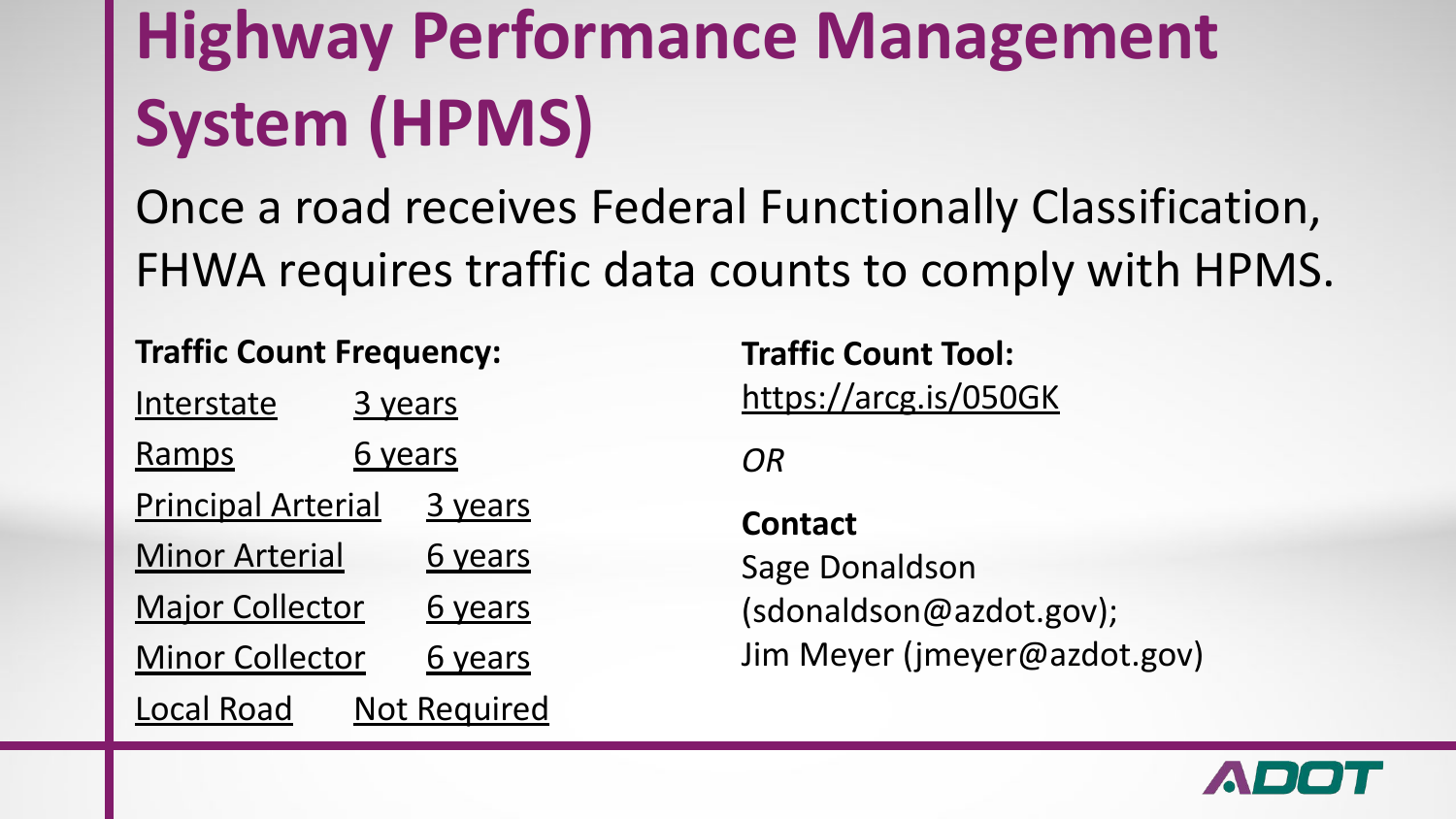## **Statewide Studies**

- What types of studies
- Priorities
- Selection and annual budget
- Procurement/on-call
- Transportation Planning Elements

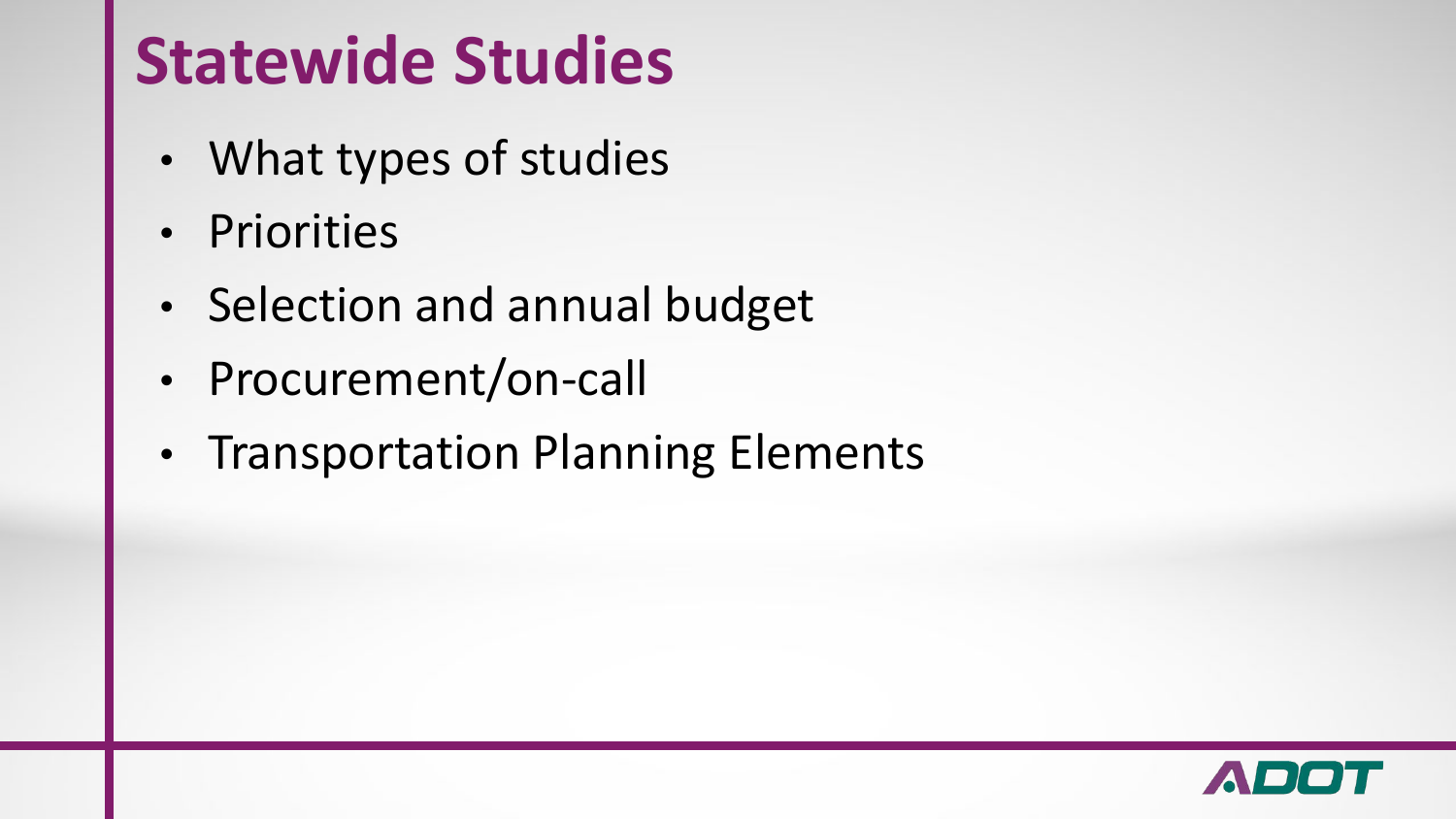## **P2P Process**

#### **Long Range Transportation Plan Five-Year Construction Program**





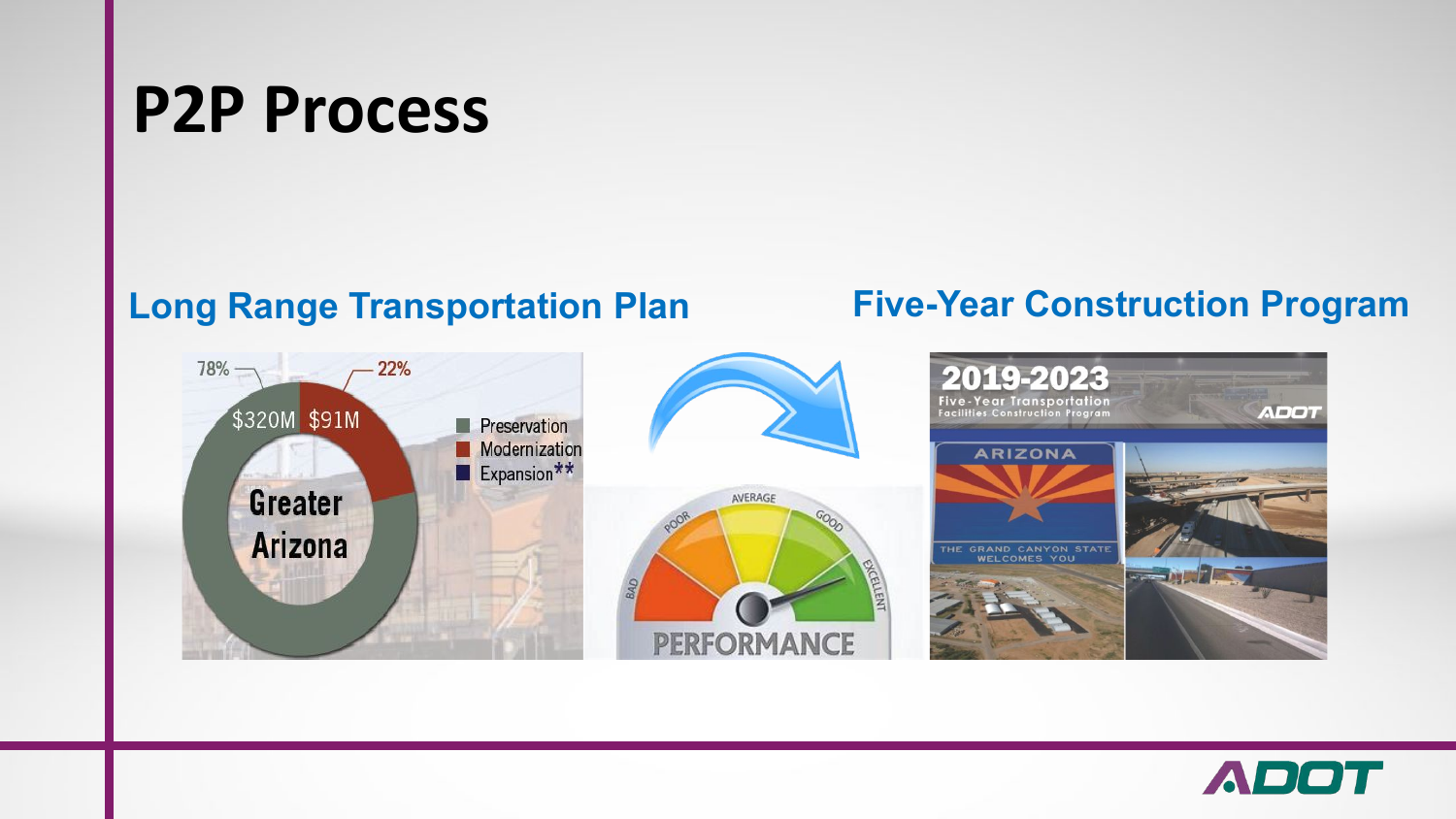## **ADOT Tribal Transportation**

- 22 federally recognized Indian Tribes, Communities and Native Nations in Arizona with tribal land encompassing approximately 27,736,000 acres or 28% of the State land base.
- 14 Tribal airports and seven Tribal public transit systems situated within Tribal communities throughout Arizona.
- Both State and Tribal governments have the common goal of providing efficient transportation systems for the safety and welfare of the traveling public.
- Contacts:
	- Paula Brown - [pbrown@azdot.gov](mailto:pbrown@azdot.gov) (Northern Area)
	- Don Sneed [dsneed@azdot.gov](mailto:dsneed@azdot.gov) (Southern Area)
	- Arizona Tribal Transportation website: http://www.aztribaltransportation.org/

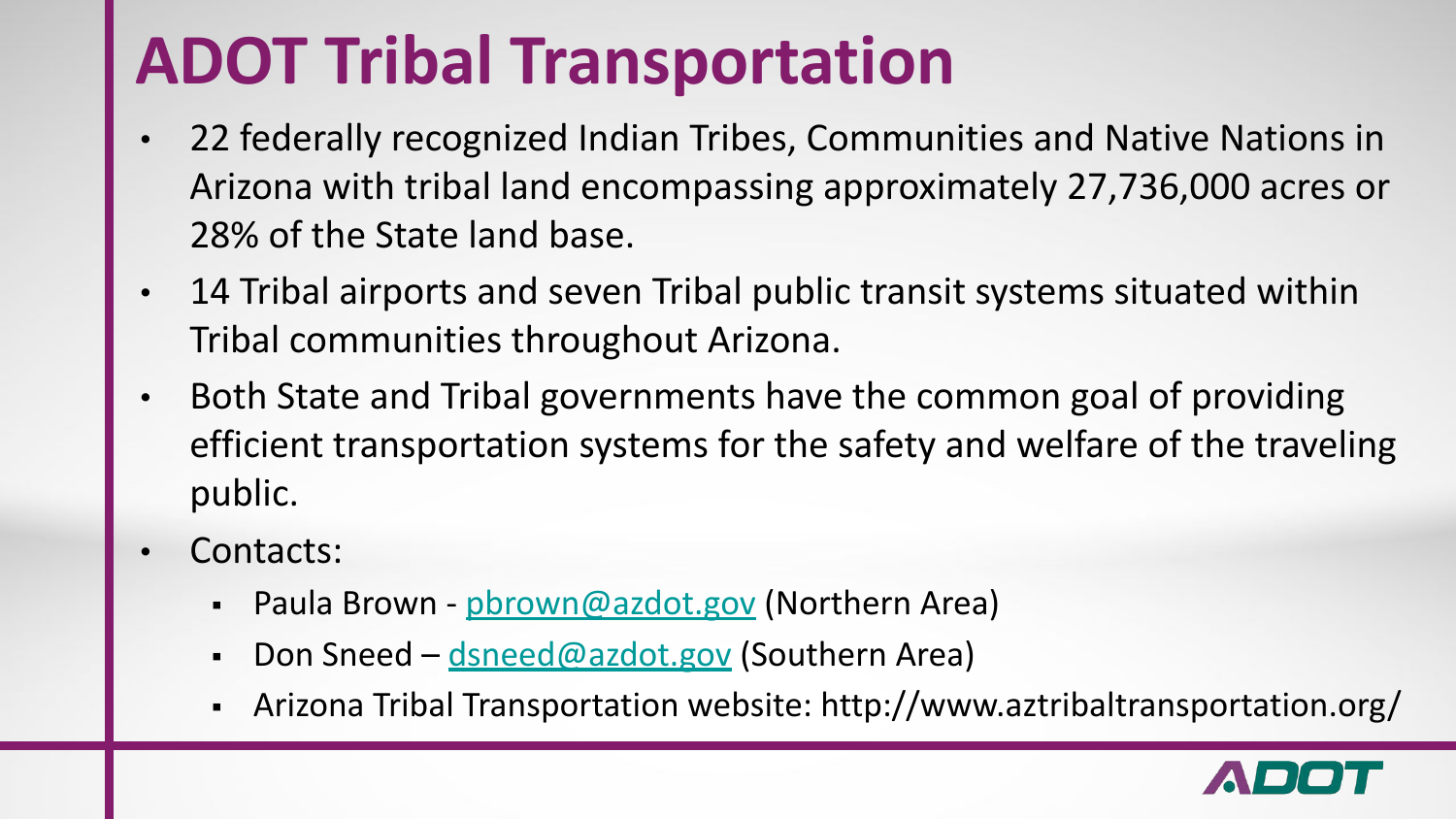# **Resources/Contacts**

- Myrna Bondoc [mbondoc@azdot.gov](mailto:mbondoc@azdot.gov) (CYMPO, MetroPlan (Flagstaff), NACOG)
- Mark Hoffman [mhoffman@azdot.gov](mailto:mhoffman@azdot.gov) (SEAGO, SVMPO, PAG, Yuma MPO)
- William Randolph [wrandolph@azdot.gov](mailto:wrandolph@azdot.gov) (CAG, LHMPO, SCMPO, WACOG)
- ADOT MPO/COG Procedures Manual: https://azdot.gov/planning/transportation-planning/tmas-mp os-and-cogs/adot-mpo-and-cog-guidelines-and-procedures